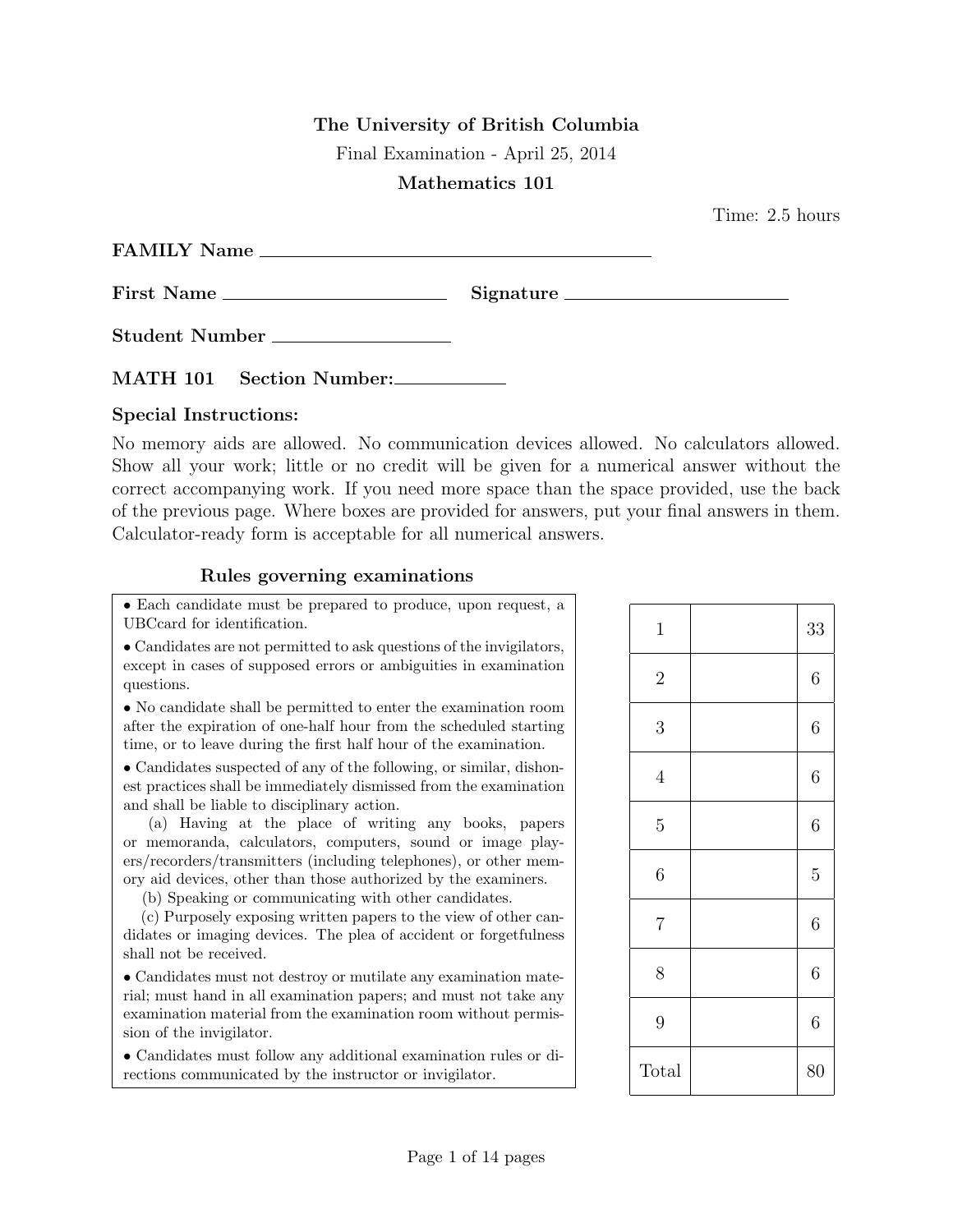[33] 1. Short Problems. Each question is worth 3 points. Put your answer in the box provided and show your work. No credit will be given for the answer without the correct accompanying work.

(a) Evaluate 
$$
\int x \ln x \, dx
$$
.

Answer:

(b) Evaluate 
$$
\int \frac{x^2}{(x^3 + 1)^{101}} dx
$$
.

Answer:

(c) Evaluate 
$$
\int \cos^3 x \sin^4 x \ dx
$$
.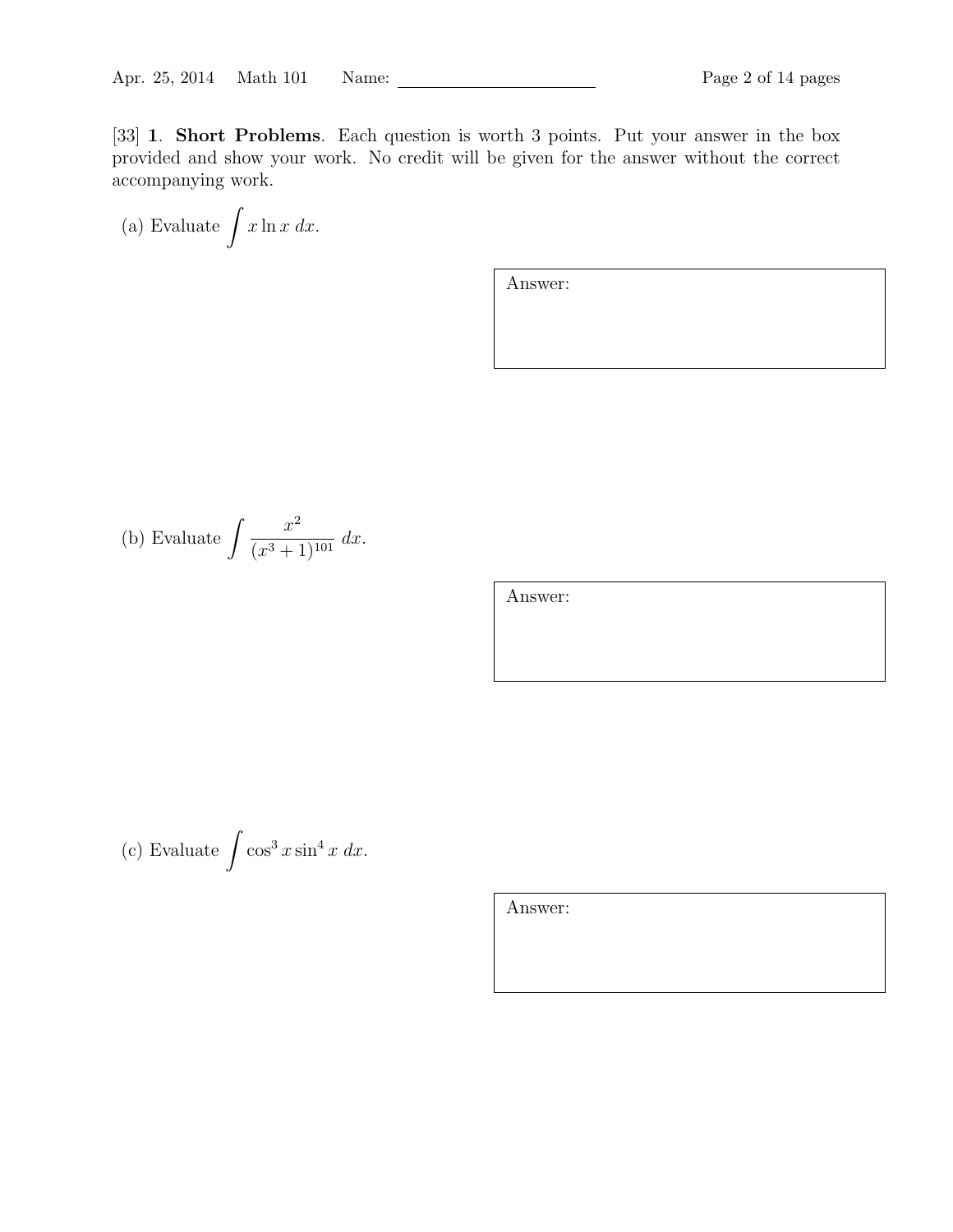(d) Evaluate 
$$
\int \sqrt{4-x^2} \, dx
$$
.

Answer:

(e) Consider the Trapezoid Rule for making numerical approximations to  $\int_0^b f(x) dx$ . The error for the Trapezoid Rule satisfies  $|E_T| \leq \frac{K(b-a)^3}{12a^2}$ , where  $|f''|$  $12n^2$ , where  $|f''(x)| \leq K$ for  $a \leq x \leq b$ . If  $-2 < f''(x) < 0$  for  $1 \leq x \leq 4$ , find a value of n to guarantee the Trapezoid Rule will give an approximation for  $\int^4$ 1  $f(x)$  dx with absolute error,  $|E_T|$ , less than 0.001.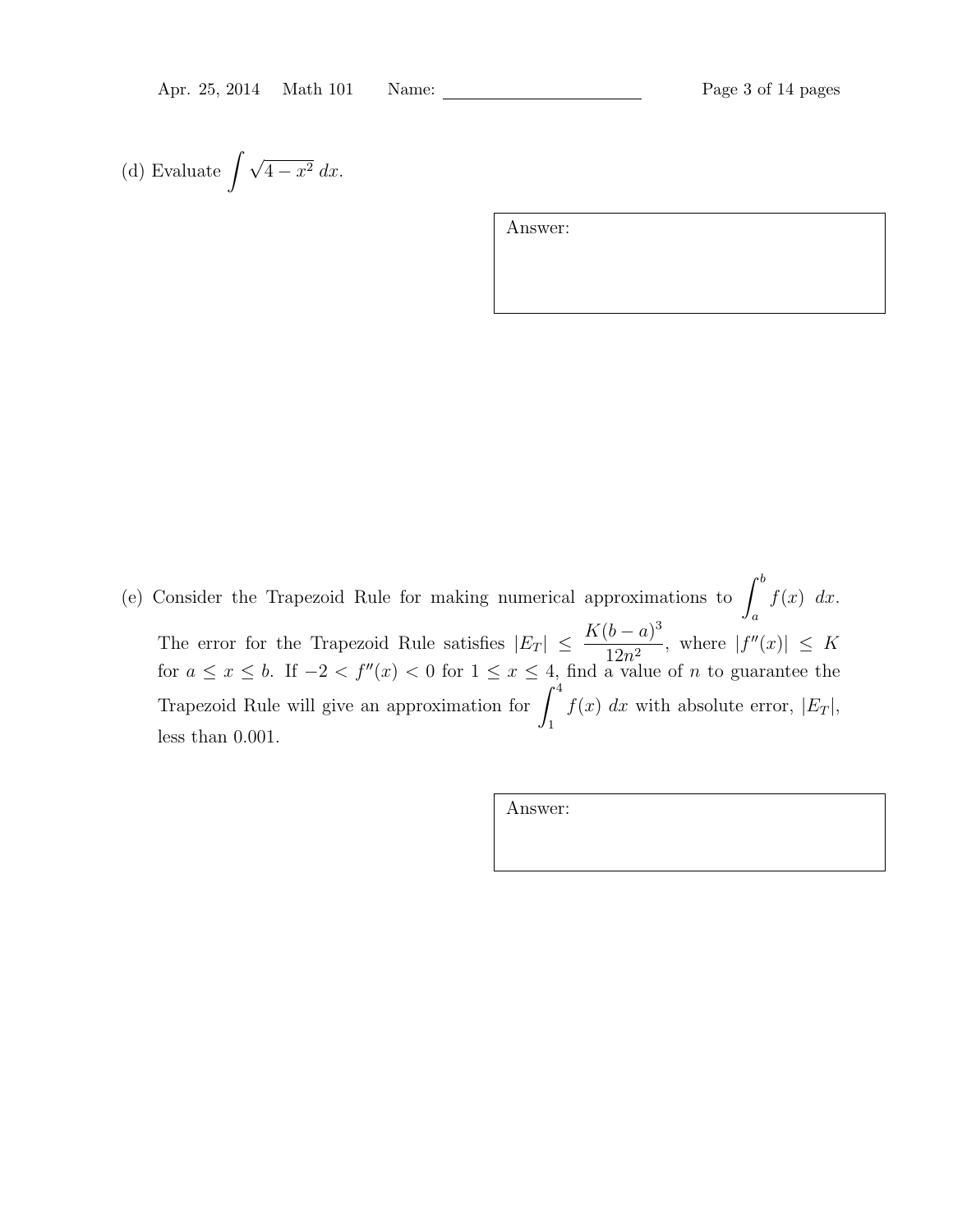Apr. 25, 2014 Math 101 Name: Page 4 of 14 pages

(f) Find the values of p for which the series  $\sum_{n=1}^{\infty}$  $n=2$ 1  $\frac{1}{n(\ln n)^p}$  converges.

Answer:

(g) Find the radius of convergence for the power series  $\sum_{n=1}^{\infty}$  $n=0$  $(x-2)^n$  $\frac{x}{n^2+1}$ .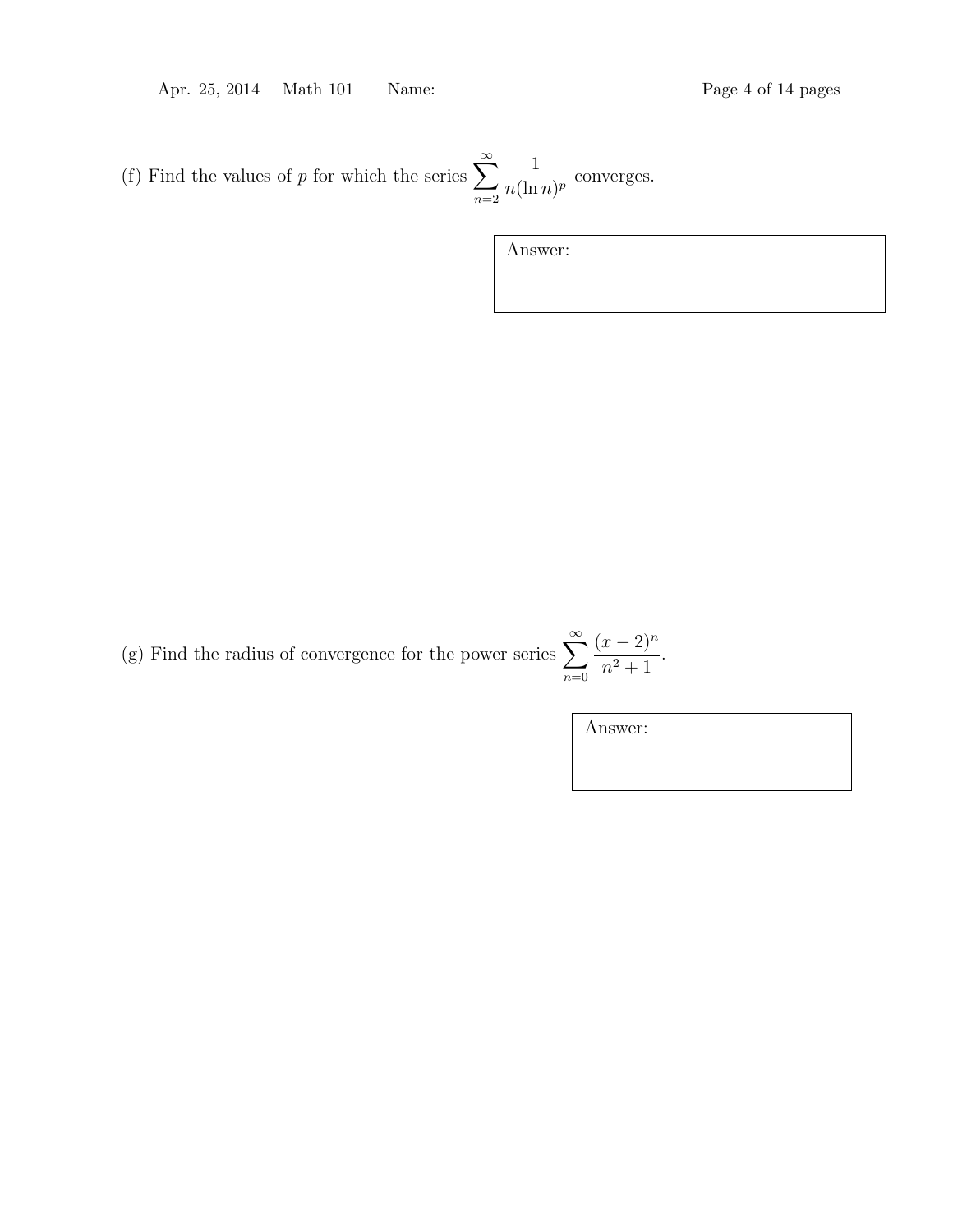(h) Find a power series representation for  $\frac{x^3}{4}$  $1 - x$ .

| Answer: |  |  |  |
|---------|--|--|--|
|         |  |  |  |
|         |  |  |  |
|         |  |  |  |

(i) Find the coefficient  $c_5$  of the fifth degree term in the Maclaurin series  $\sum_{n=1}^{\infty}$  $n=0$  $c_n x^n$  for  $e^{3x}$ .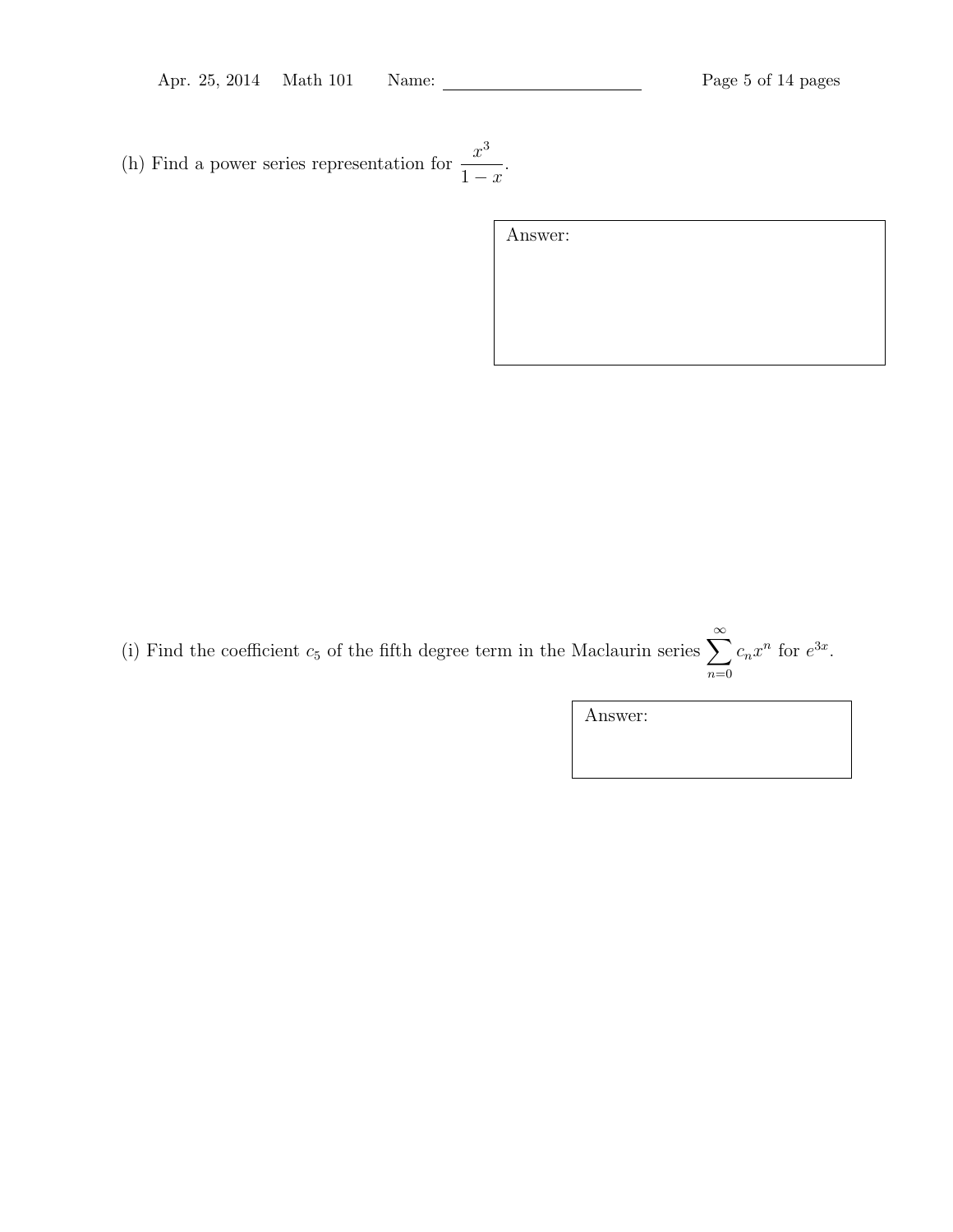(j) Let  $f(x) = \int^x$ 1  $100(t^2 - 3t + 2)e^{-t^2}$  dt. Find the interval(s) on which f is increasing.

Answer:

(k) Use series to evaluate  $\lim_{x\to 0}$  $1 - \cos(x)$  $\frac{1-\cos(x)}{1+x-e^x}.$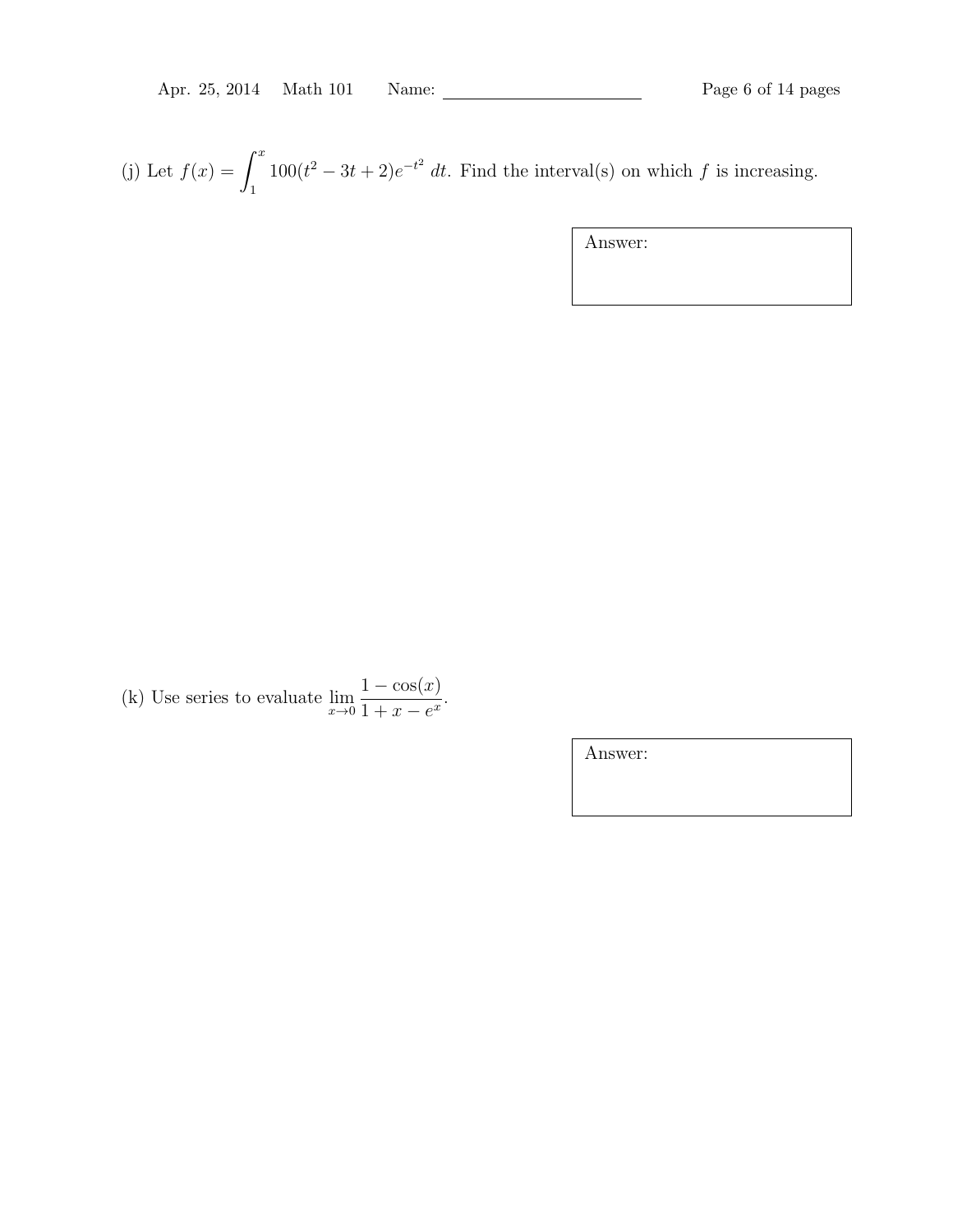Long Problems. In questions 2 - 6, show your work. No credit will be given for the answer without the correct accompanying work.

[6] 2. Find the area of the finite region bounded between the two curves  $y =$ √  $2\cos(\pi x/4)$ and  $y = |x|$ . It will be useful to sketch the region first.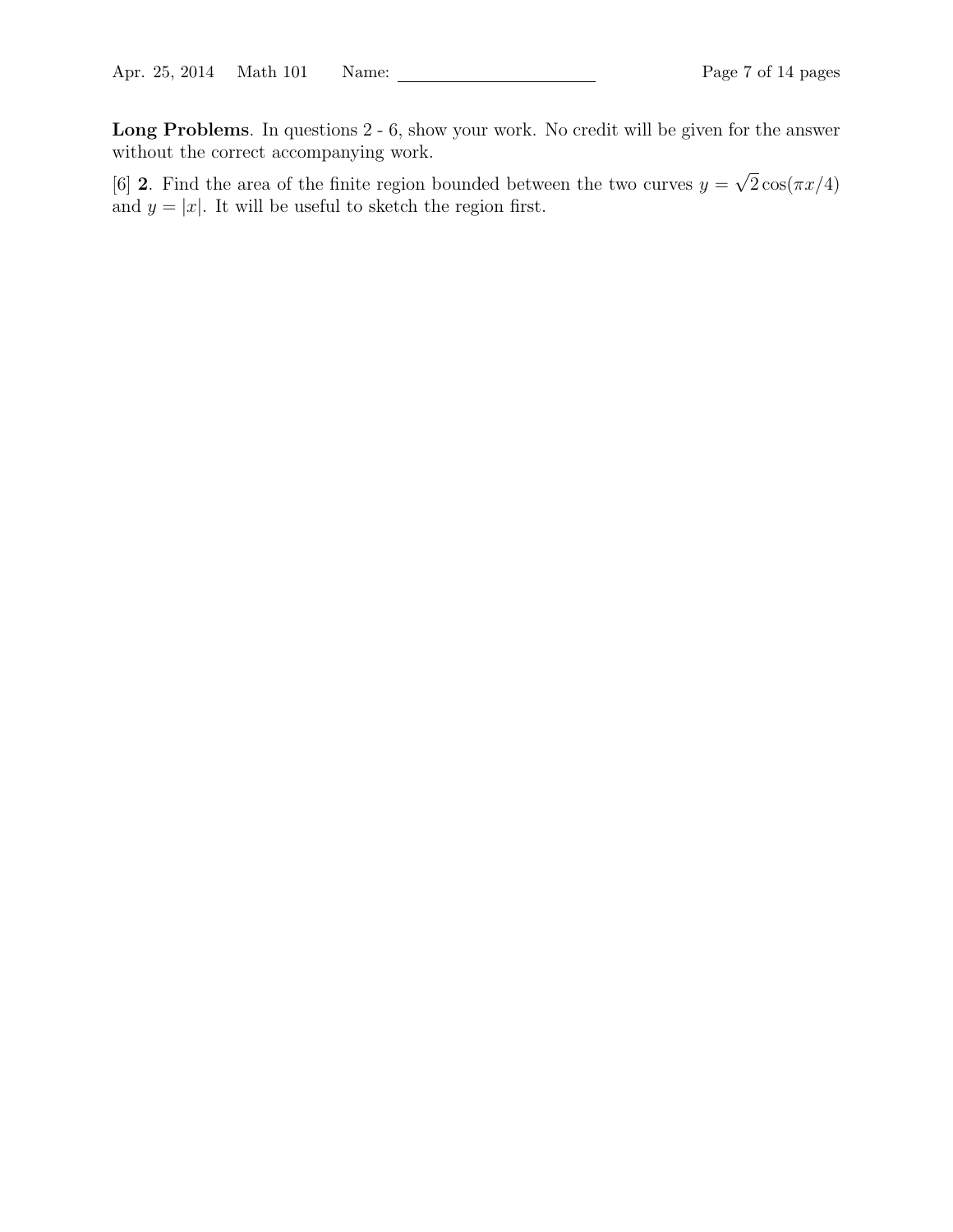[6] **3**. Find the volume of the solid generated by rotating the finite region bounded by  $y = 1/x$ and  $3x + 3y = 10$  about the x-axis. It will be useful to sketch the region first.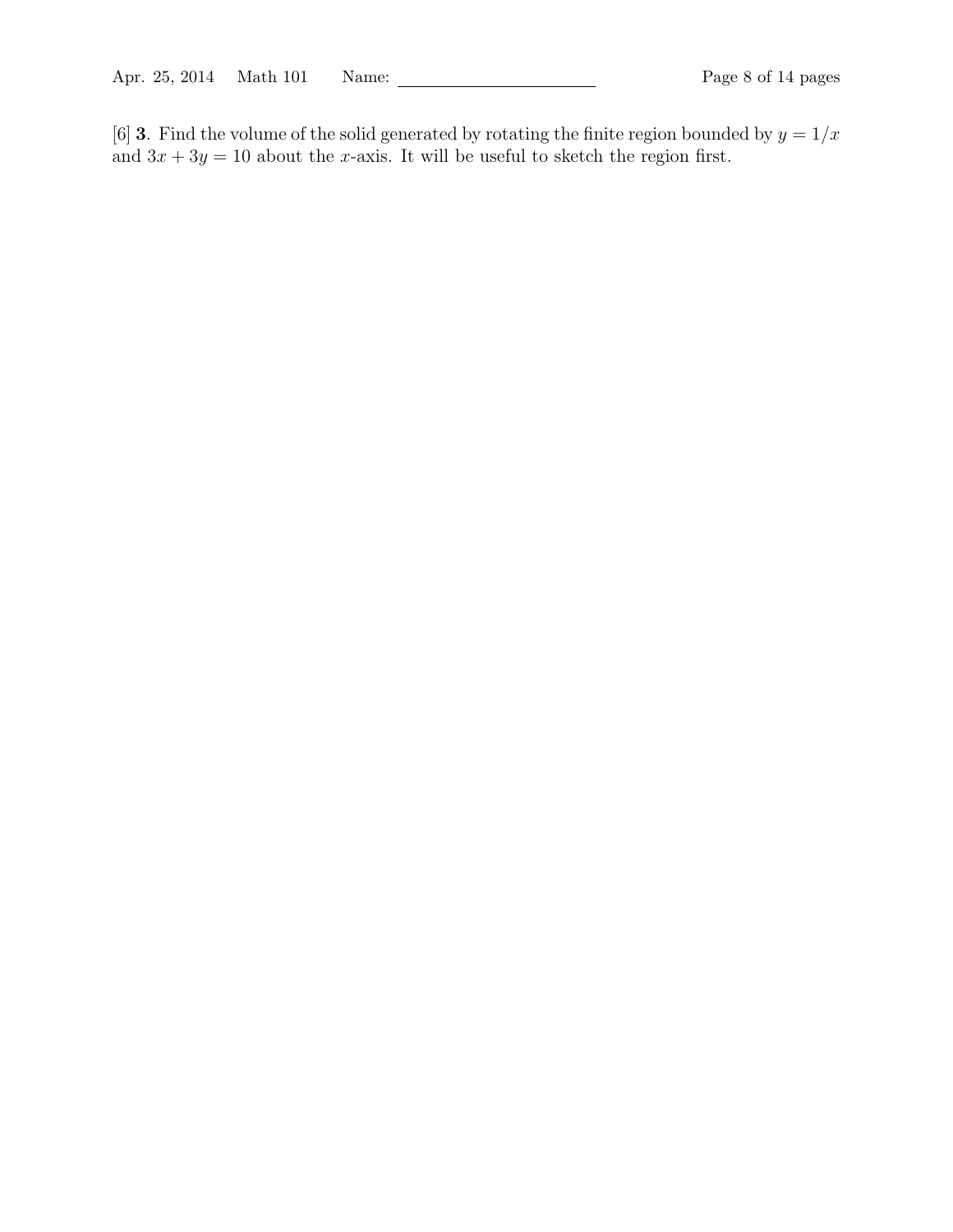[6] 4. A spherical tank of radius 3 metres is half-full of water. It has a spout of length 1 metre sticking up from the top of the tank. Find the work required to pump all of the water in the tank out the spout. The density of water is 1000 kilograms per cubic metre. The acceleration due to gravity is 9.8 metres per second squared.

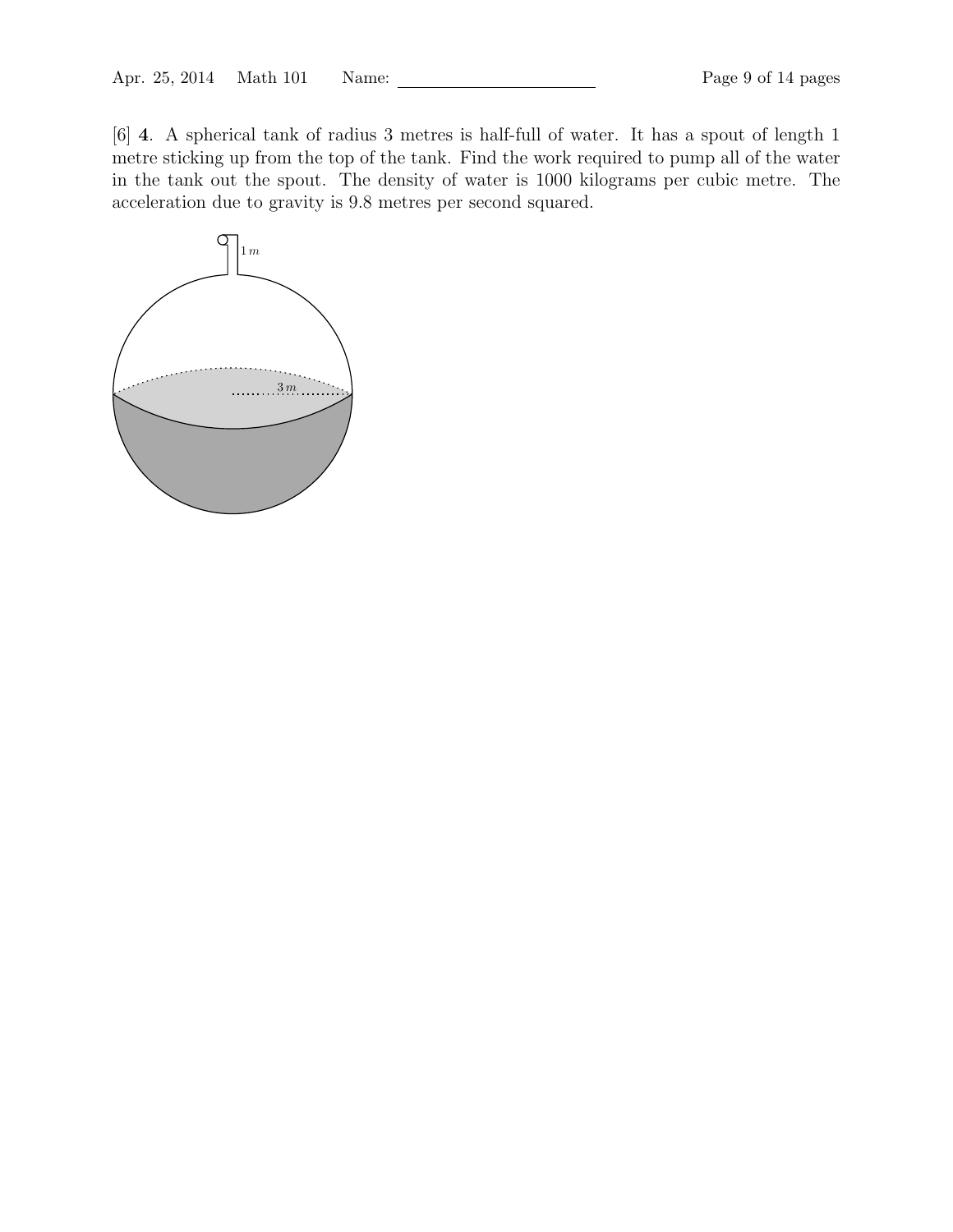[6] **5**. Find the centroid of the finite region bounded by  $y = \sin(x)$ ,  $y = \cos(x)$ ,  $x = 0$ , and  $x = \pi/4.$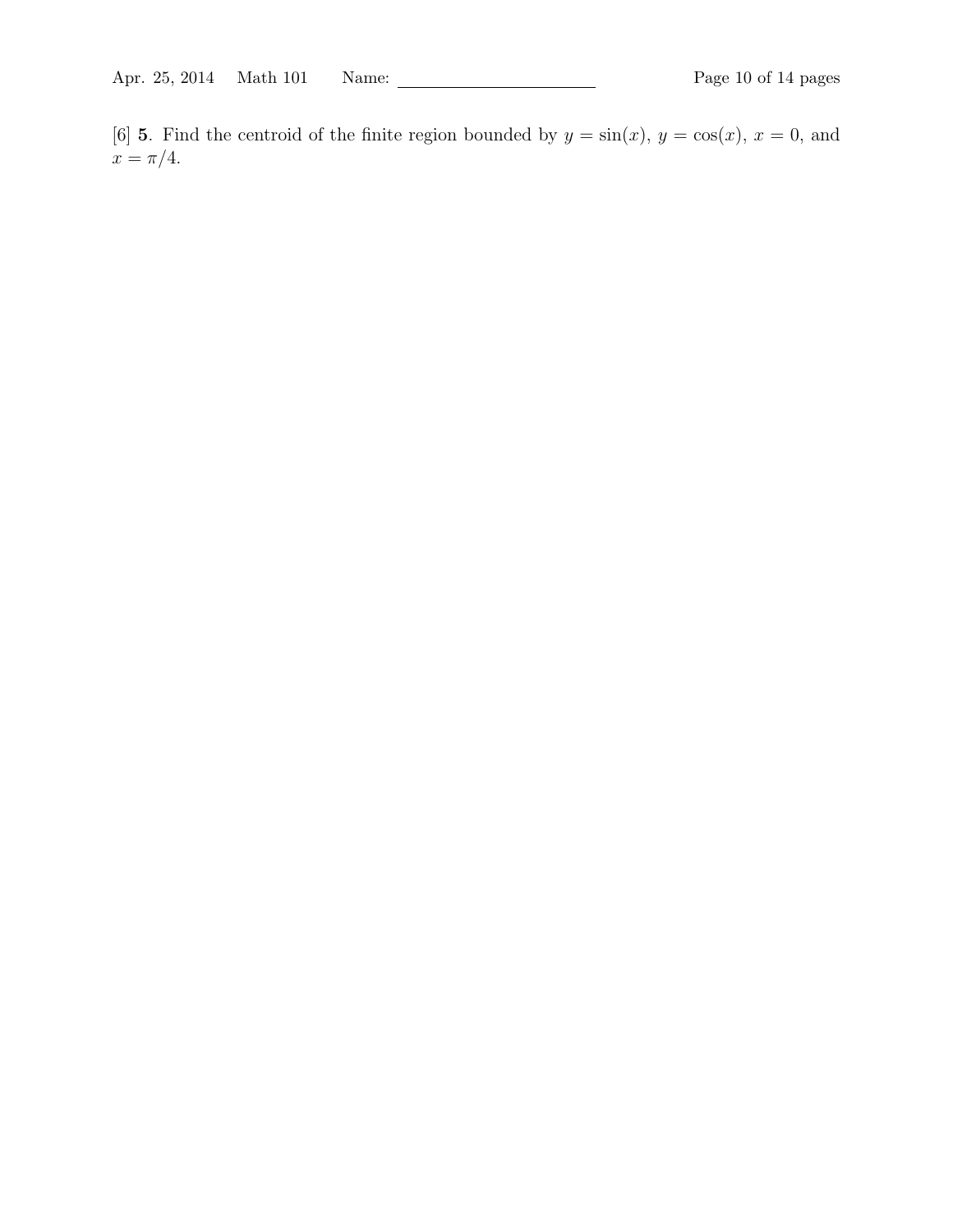[5] 6. Find the solution of the differential equation

$$
x\frac{dy}{dx} + y = y^2
$$

that satisfies  $y(1) = -1$ .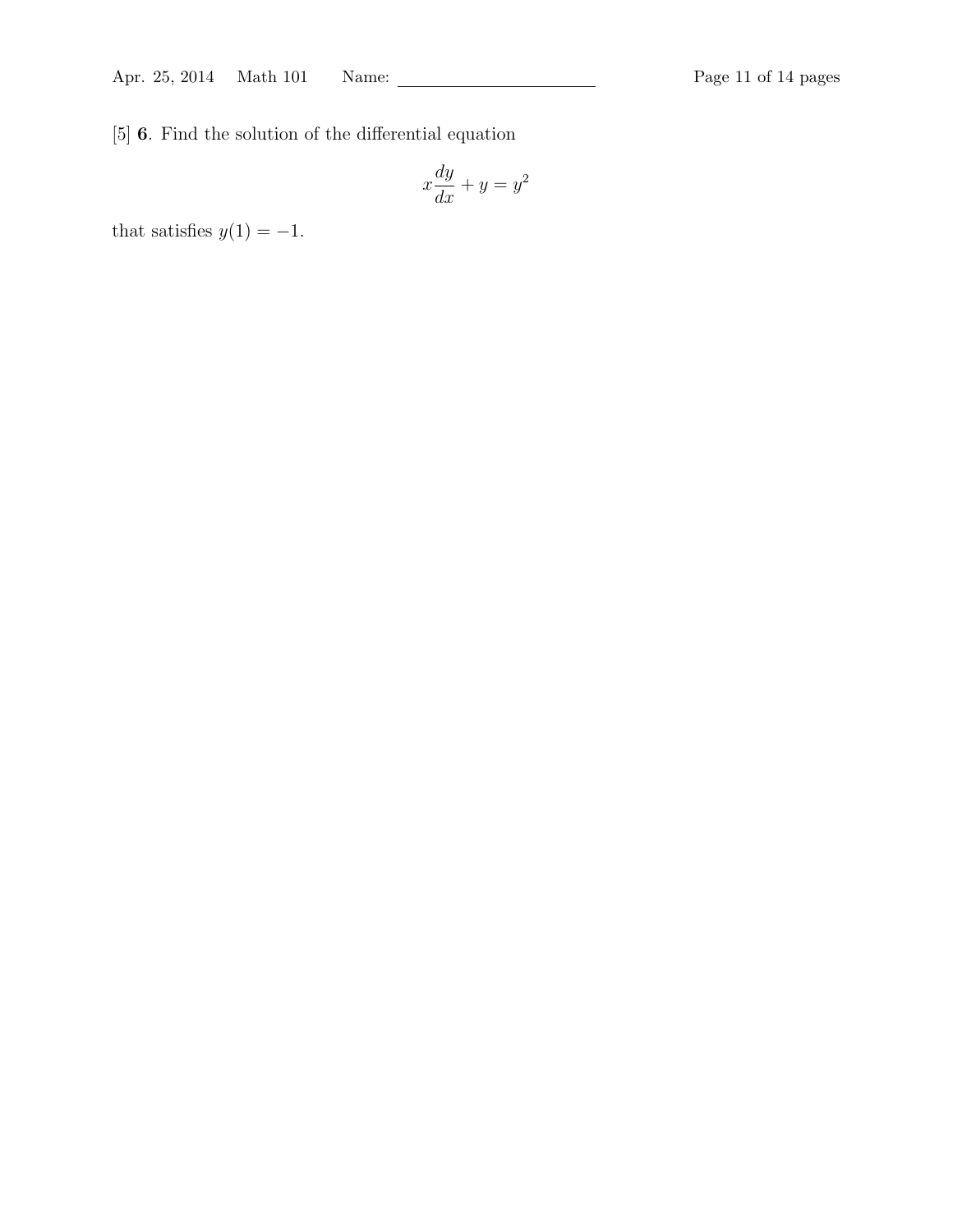[6] 7. Determine, with explanation, whether the following series converge or diverge.

(a) 
$$
\sum_{n=1}^{\infty} \frac{1}{\sqrt{n^2+1}}
$$

(b) 
$$
\sum_{n=1}^{\infty} \frac{n \cos(n\pi)}{2^n}
$$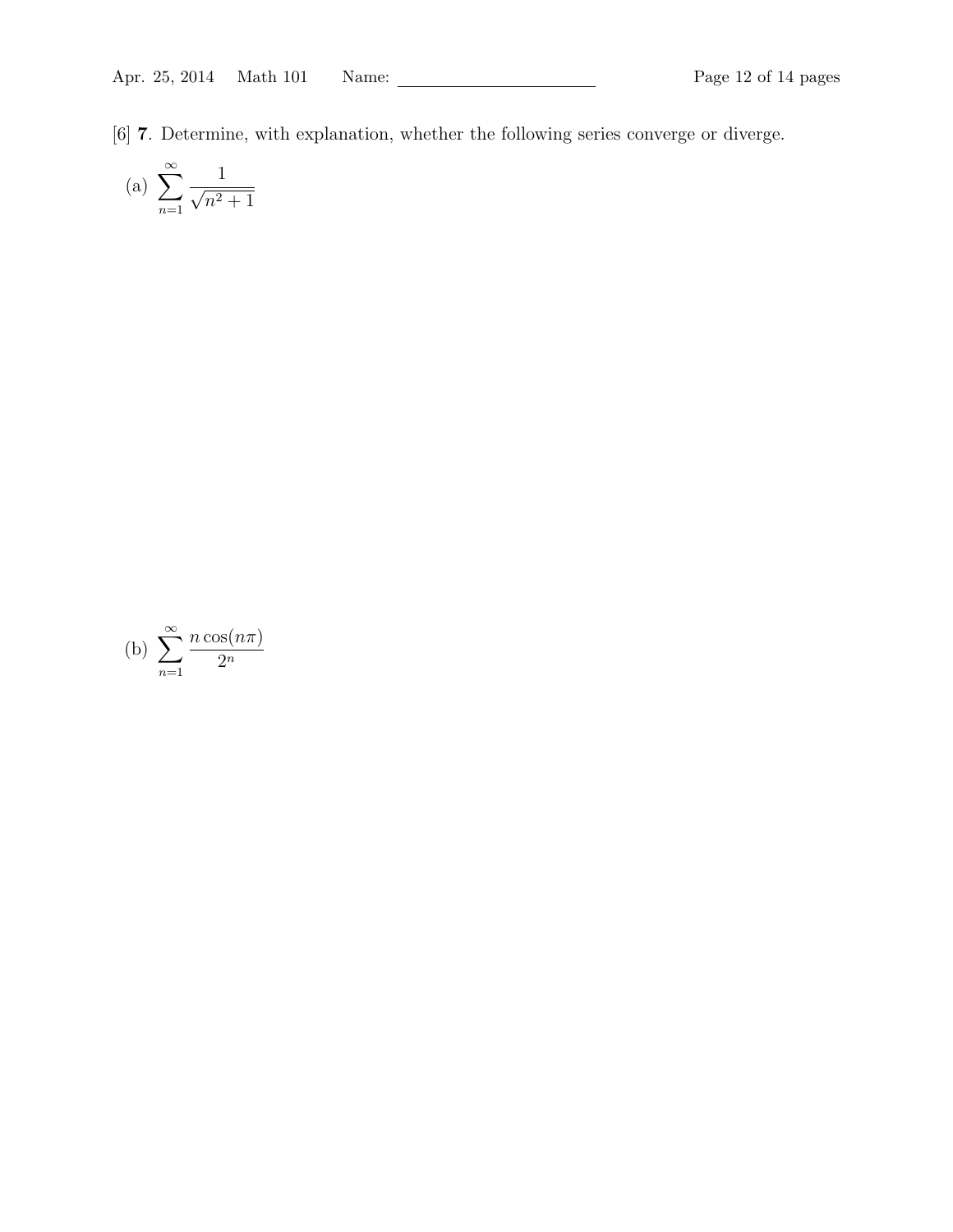[6] 8. Find the Taylor series for  $f(x) = \ln(x)$  centred at  $a = 2$ . Find the interval of convergence for this series.